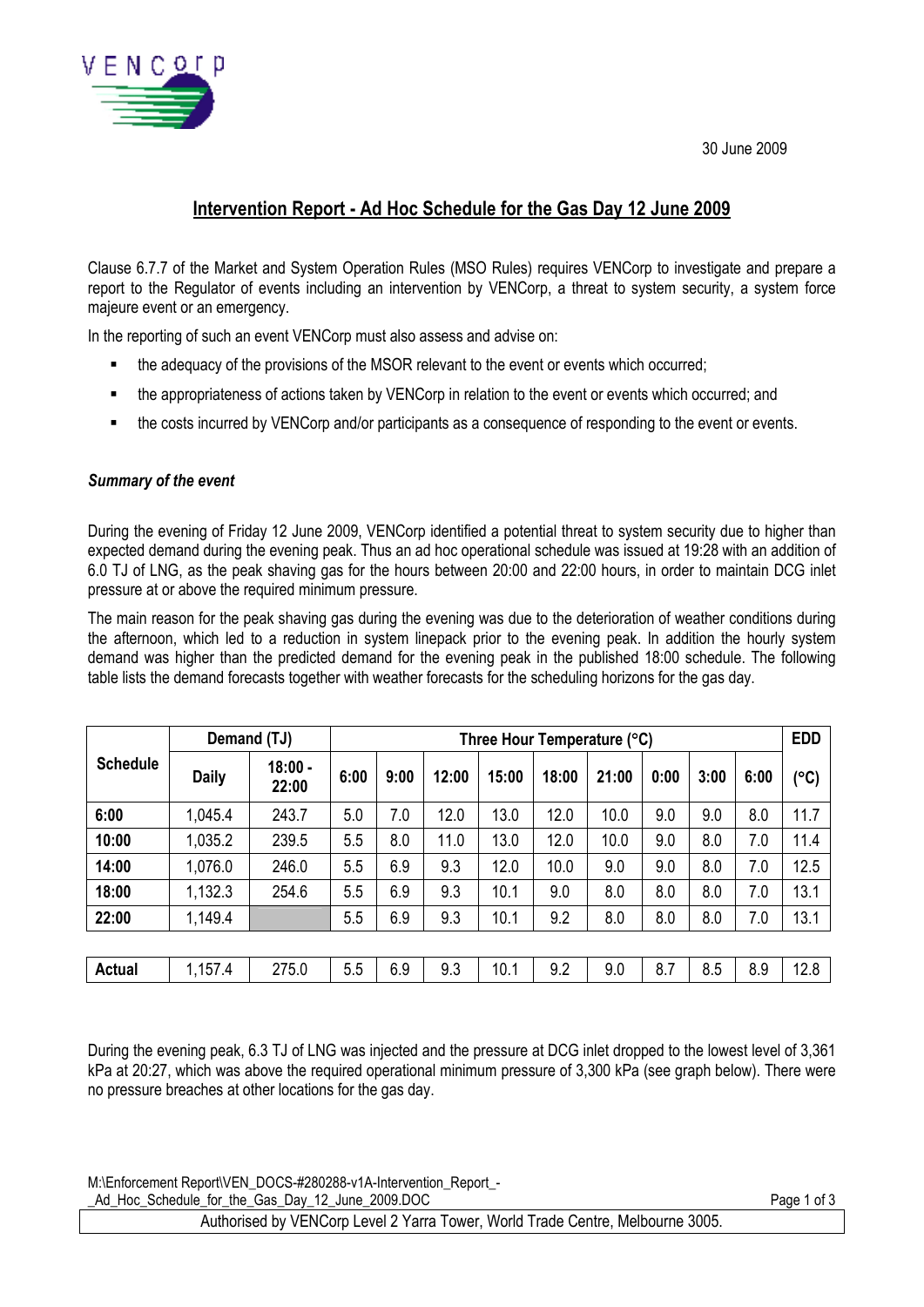

The table below details the market prices and ancillary payments which occurred due to the peak shaving used for the gas day.

|                                                      | 06:00    | 10:00    | 14:00    | 18:00    | 22:00    |
|------------------------------------------------------|----------|----------|----------|----------|----------|
| <b>Market Price</b>                                  | \$3.3100 | \$2.6500 | \$3.5600 | \$3.5600 | \$1.5300 |
| <b>Ancillary Payment</b><br>(Provisional settlement) | \$0      | \$0      | \$0      | \$14,640 | \$0      |

# *Adequacy of the MSOR*

VENCorp believe that the provisions of the MSOR are adequate for dealing with the events which occurred on 12 June 2009.

Clause 3.1.12(d) of the MSOR allows VENCorp to publish an operating schedule outside of the regular publishing times if VENCorp reasonably considers that the emerging conditions may constitute a threat to system security and that these emerging conditions can only be addressed by a revised operating schedule before the next scheduled publishing time under clause 3.1.12(c).

# *Appropriateness of VENCorp actions*

VENCorp considers that, on the 12 June 2009, the decision was made after fully assessing the system conditions at the time. It also considers that the actions were taken in a timely manner, with the issuance of an ad hoc operational schedule adding 6.0 TJ of LNG as the peak shaving gas. This averted an emerging threat to system security.

VENCorp notified the market when the ad hoc schedule was issued due to operational reasons.

| M:\Enforcement Report\VEN DOCS-#280288-v1A-Intervention Report -               |             |
|--------------------------------------------------------------------------------|-------------|
| Ad Hoc Schedule for the Gas Day 12 June 2009.DOC                               | Page 2 of 3 |
| Authorised by VENCorp Level 2 Yarra Tower, World Trade Centre, Melbourne 3005. |             |